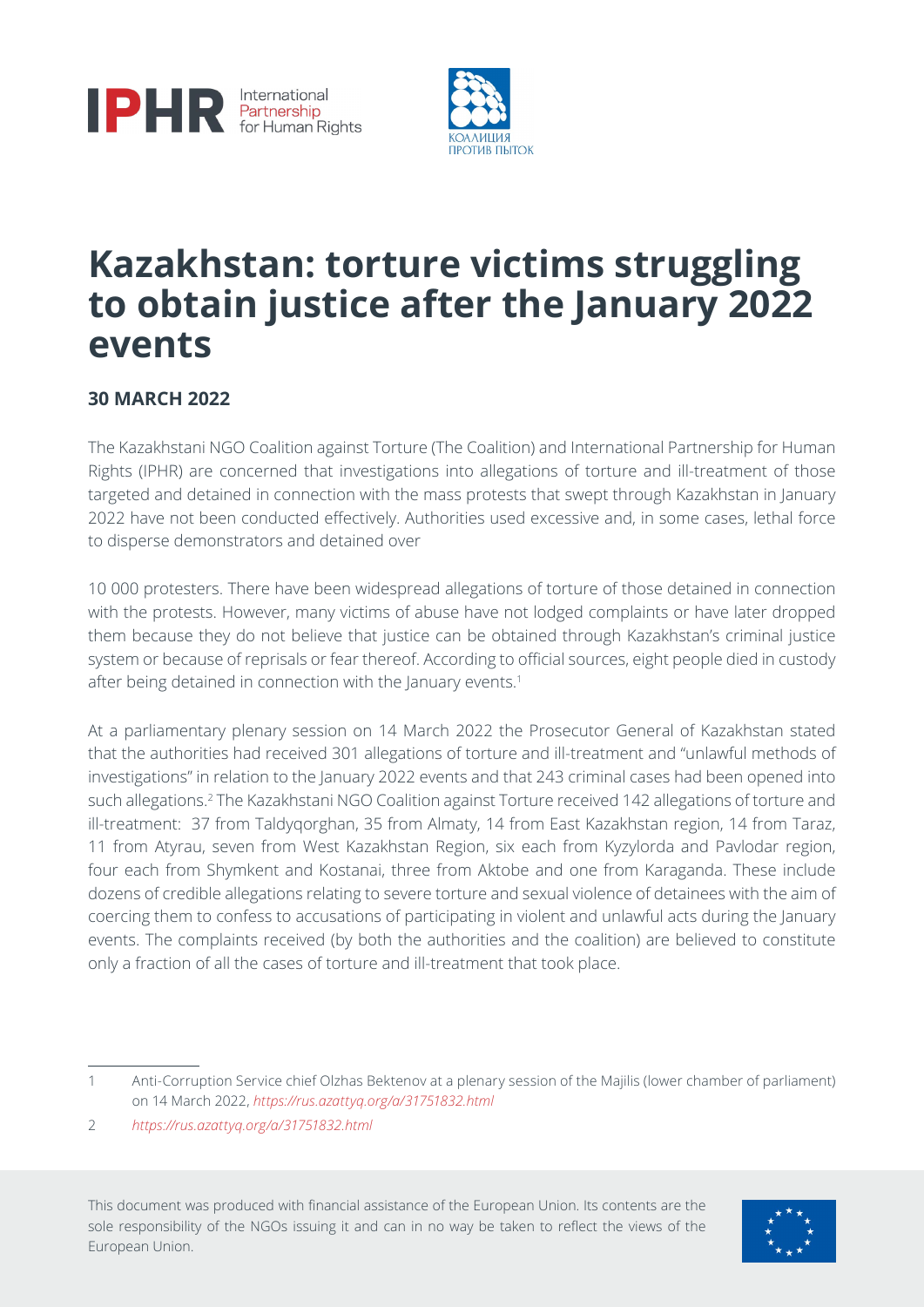# **Fear of lodging complaints**

The Kazakhstani Coalition against Torture is concerned that many victims have refrained from lodging complaints for fear of being charged with "making false accusations of a crime" (Article 419 of the Criminal Code) or "distributing knowingly false information" (Article 274). For example, the Department of Internal Affairs of Atyrau region has posted warnings on its official Facebook page that people could be prosecuted for the above offences in relation to torture complaints. In some cases, lawyers have come under so much pressure from law enforcement agents that they have stopped defending their clients as actively as before.

The Coalition is also aware of many cases where the authorities failed to put in place any protective measures against reprisals against victims who lodged complaints while they were in detention, despite the fact that detention facilities are under the jurisdiction of the Ministry of Internal Affairs, the very agency whose employees are implicated in the complaints.

## **Serious torture and sexual violence**

The Coalition is aware of dozens of cases that involve allegations of abuse amounting to torture including several cases of rape, threats of rape and other violent acts of a sexual nature.

For example, R. S., a female human rights defender described the torture she was subjected to after she was detained on 12 January 2022 in the city of Semey in eastern Kazakhstan, in relation to her alleged participation in "mass disorders and seizure of buildings": *"I was held in a cold isolation cell at the temporary detention facility without electricity, water, access to fresh air, no toilet, no mattress. I had to sleep on an iron bedframe, and I could not eat the food because of the horrible smell. The major demanded that I cooperate with the investigation and sign the [confession statement] in exchange for a comfortable ward. When I refused to perjure myself, the major said that everything would be "bad." Then, they strangled me until I lost consciousness. A police officer in the temporary detention facility of Semey tried to rape me with a truncheon".* R. S. subsequently lodged a complaint with the General Prosecutor's Office.<sup>3</sup>

In Taldyqorghan state officials reportedly used sexual violence against numerous detainees in order to force them to confess to accusations of participation in violent acts, possession of weapons or theft during the January events.

Some perpetrators of sexual violence and torture have reportedly recorded acts of abuse in order to blackmail victims held in detention. Sexual violence is a taboo in Kazakhstani society and thus victims rarely speak out about it. This in turn means that such cases frequently go uninvestigated, and perpetrators benefit from impunity. Research indicates that victims of sexual violence are more likely to commit suicide or self-harm because the trauma they experience is compounded by victim-perpetrator reversal and social stigmatization of sexual violence.

<sup>3</sup> Quoted in *<https://cabar.asia/en/participants-of-january-protests-in-kazakhstan-are-detained-and-tortured>*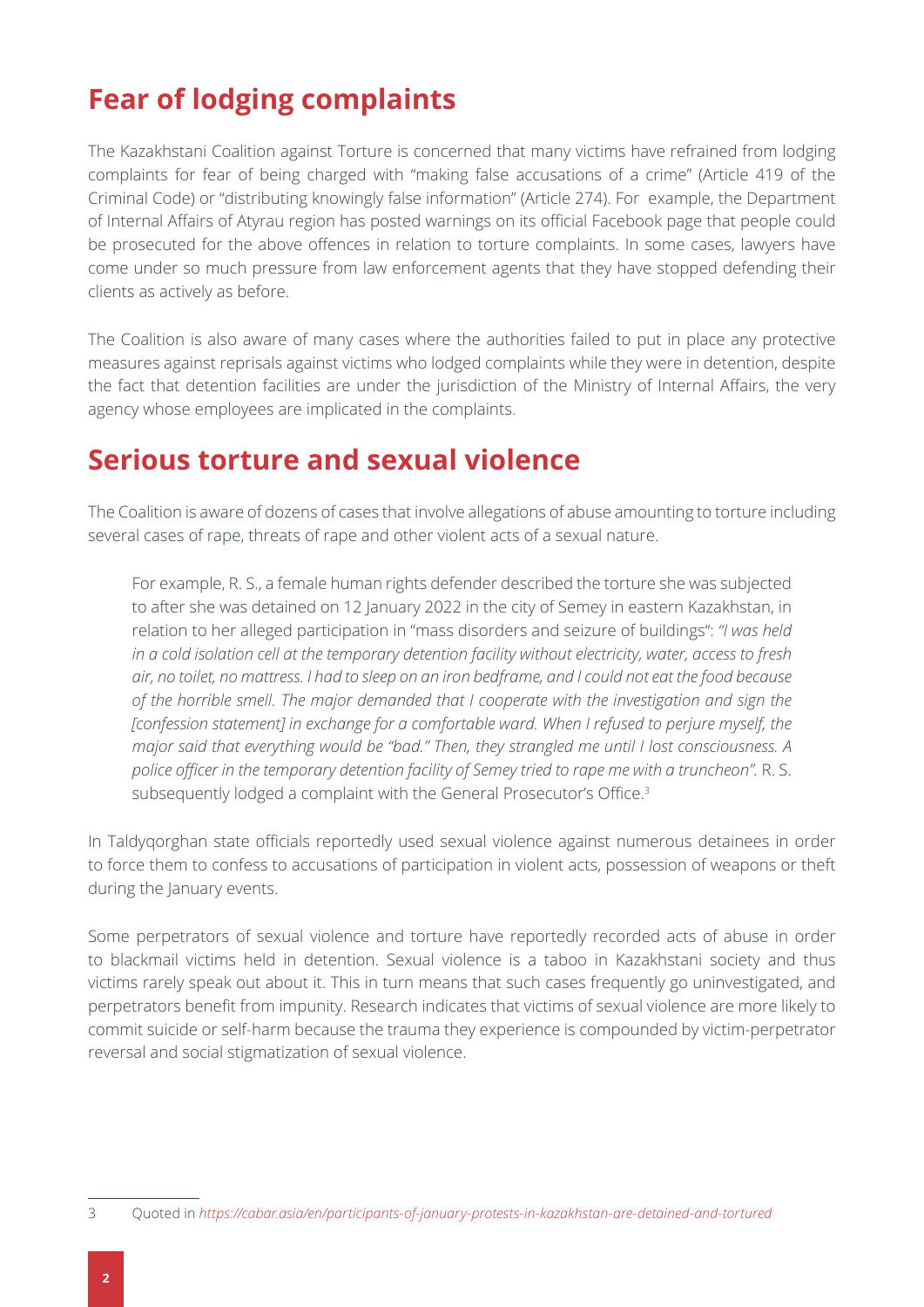# **Torture and ill-treatment of minors**

The Coalition also received many allegations of torture and ill-treatment with regard to children who were among those detained in connection with the January protests. Some families spoke publicly about their children's ordeal while in detention in the Department of Internal Affairs in the southeastern city of Taldyqorghan and in the temporary detention facility in the city of Tekeli (40 km from Taldyqorghan), stating that security forces had beaten the children severely and burned them with hot irons, pushed needles under their nails, and threatened them with guns.

For example, the parents of a 15-year-old schoolboy reported that police officers had burnt their son's back with an iron and had pulled out four of his teeth. When his mother visited him, she saw large wounds on his thighs. Reportedly, he had been taken to a cellar with a group of other children, where officers threatened them at gunpoint, and instructed them to do everything they were told, they would shoot their parents.<sup>4</sup>

## **Investigations not effective and suspected perpetrators not suspended from duty**

The Coalition and its lawyers are working together with victims and their families who are willing to fight for justice. However, in none of the cases that the Coalition has worked on has a thorough, impartial and effective investigation been conducted to date and the forensic examinations that have been carried out fall short of international standards.

For example, in the southern town of Taraz a complaint about torture was investigated by the same police investigator who was implicated in the complaint. When the investigation was opened the victim was detained in a Ministry of Internal Affairs facility, i.e., the institution where the alleged perpetrator worked.

Lawyers cooperating with the Coalition have noted numerous procedural violations which have been committed in connection to torture investigations. An example are investigations in the city of Kostanay, where law enforcement officers allegedly falsified documents to protect the perpetrators.<sup>5</sup>

In addition, there are allegations that in many cases authorities have failed to conduct forensic medical examinations. For example, in the East Kazakhstan region the Coalition is not aware of a single forensic medical examination which has been carried out in connection with investigations into torture allegations linked to the January events. Lawyers in Almaty report that the only forensic medical examinations that have been conducted were privately organized after the victims had been released from custody. In those cases when authorities did order forensic medical or psycho-psychiatric examinations they were not conducted thoroughly and fell short of the standards of the Istanbul Protocol (Practical Manual on the Effective Investigation and Documentation of Torture and Other Ill-Treatment).

To date, the Coalition is aware of only one police officer who has been suspended from duty while allegations that he tortured ten detainees in Taldyqorghan are being investigated. In the town of Ekibastuz

<sup>4</sup> *[https://www.rferl.org/a/burned-with-an-iron-relatives-say-detainees-tortured-after-massive-kazakh](https://www.rferl.org/a/burned-with-an-iron-relatives-say-detainees-tortured-after-massive-kazakh-protests/31708700.html)[protests/31708700.html](https://www.rferl.org/a/burned-with-an-iron-relatives-say-detainees-tortured-after-massive-kazakh-protests/31708700.html)*

<sup>5</sup> The case in Kostanay was not related to the January events, however, reveals unlawful practices during torture investigations that lead to impunity for the perpetrators.